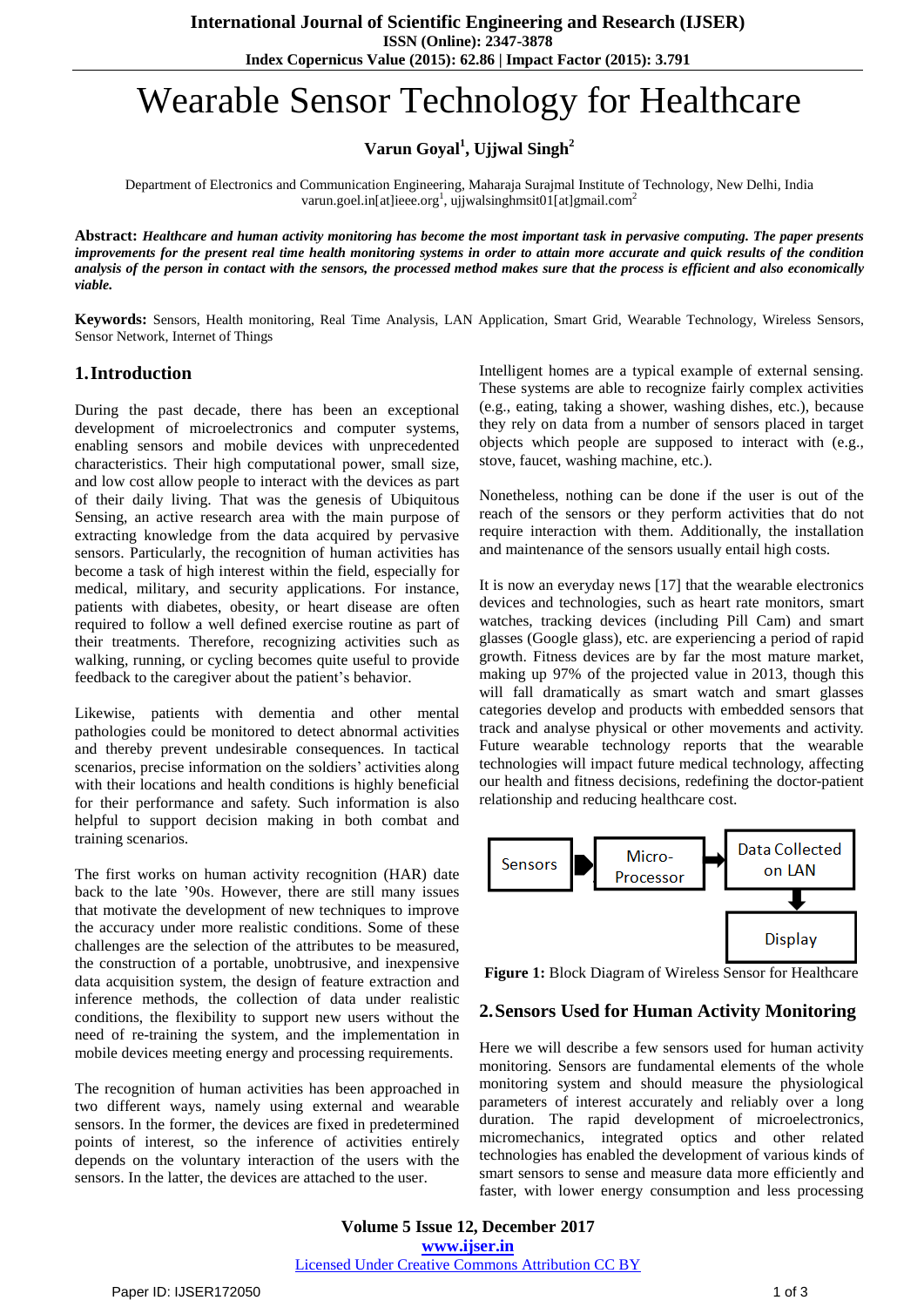#### resources.

#### **2.1**

Body temperature sensor is the most basic sensor used which gives us information about the variation in the body temperature and can be used to detect the illness of the patient. This is extremely useful for determining the physiological condition and the activity classification (in coordination with other sensors).

#### **2.2**

The next most common physiological parameter is the heart rate of the person under monitoring. Heart rate is a precisely regulated variable, which plays a critical role in health and disease of human. There are many methods available to measure heart rate of a person; Photoplethysmography (PPG) based technology sound based based on changes on brightness of person's face] and so on.

#### **2.3**

Accelerometers are very commonly used in monitoring of human activity and basically are used to measure acceleration along a sensitive axis and over a particular range of frequencies. They can be used for many purposes such as detection of fall movement and analysis of body motion or a subject's postural orientation.

#### **2.4**

Wearable ElectroCardiogram (ECG) sensors are also used for short-time assessment of cardiovascular diseases, especially for people with chronic heart problems. The ECG signal provides very useful information about the rate and regularity of the heart beats, which are used in diagnosis of cardiac disease.

#### . **2.5**

#### **Health Monitoring**

The basic architecture of the human activity monitoring system can be represented with the help of a block diagram; the simplest one is shown in Figure 1. Depending on the task of monitoring, different types of sensors are used. The raw data from sensors are collected by a processor. The data are processed and then displayed on a display.

## **3.The Method Proposed is as Follows**

All the above mentioned sensors are embedded in a glove and the readings are taken at equal intervals.

The sensors give their output to the micro controller (node microcontroller). Which is an open source platform; it includes firmware which runs on the ESP82866 Wi-Fi SoC and hardware which is based on ESP-12 module.

The next step is to collect data, which is transmitted by the microcontroller and stored on a local area network (LAN). This LAN is made with the help of wireless sensor network. All the data is stored here and can be displayed on a monitor as per convenience.

We designed the method especially for collecting data in a hospital with minimum human intervention. This is done to reduce the chances of error.

The body data will be collected from all the patients and stored on the local area network.

## **4.Block Diagram for Data Collection in a Hospital**



**Figure 2:** Wireless Network of Hospital for data Collection Connecting to a Central Hub.

# **5.Design Challenges of Wearable Sensors for Human Activity Monitoring**

The research and scientific communities are working hard to design and develop smart wearable devices to be used for continuous monitoring of different human activities for twenty four hours and seven days a week. There are several challenges faced on design, development, fabrication, implementation and utilization cum continuous monitoring. While designing wearable devices there are always design challenges from the hardware and software constraints arising from the form- factor, light-weight and low energy operations, as well as there are safety requirements such as avoidance of physical injury. The physical impact of a sensor operation needs to be taken into consideration and can be addressed by appropriate design of multiple sensor components such as processor, radio, and optimization of data algorithm. While the sensors are placed on the body, the risk of thermal injury to tissue may also be considered and can be reduced by limiting the sensing frequency as well as wireless frequency, the computation power, and the radio duty cycle of the body worn sensor. A novel non-linear optimization framework has been presented to consider safety and sustainability requirements that depend on the human physiology and derive system level design parameters for wearable sensors application. In wireless wearable sensors different data sources generate time-varying traffic, the volume of which may be large resulting in intolerant latency. It is a huge challenge to ensure that the most significant data can always be delivered in a real-time fashion. Moreover, data transmission may suffer from deep fading and packets loss due to the dynamic on-body channel induced by movements and surrounding environment. So energy-efficient medium access control (MAC) is crucially needed to allocate transmission bandwidth and to ensure reliable transmission considering WBAN contexts, i.e., timevarying human and environment.

**Volume 5 Issue 12, December 2017 <www.ijser.in>** [Licensed Under Creative Commons Attribution CC BY](http://creativecommons.org/licenses/by/4.0/)